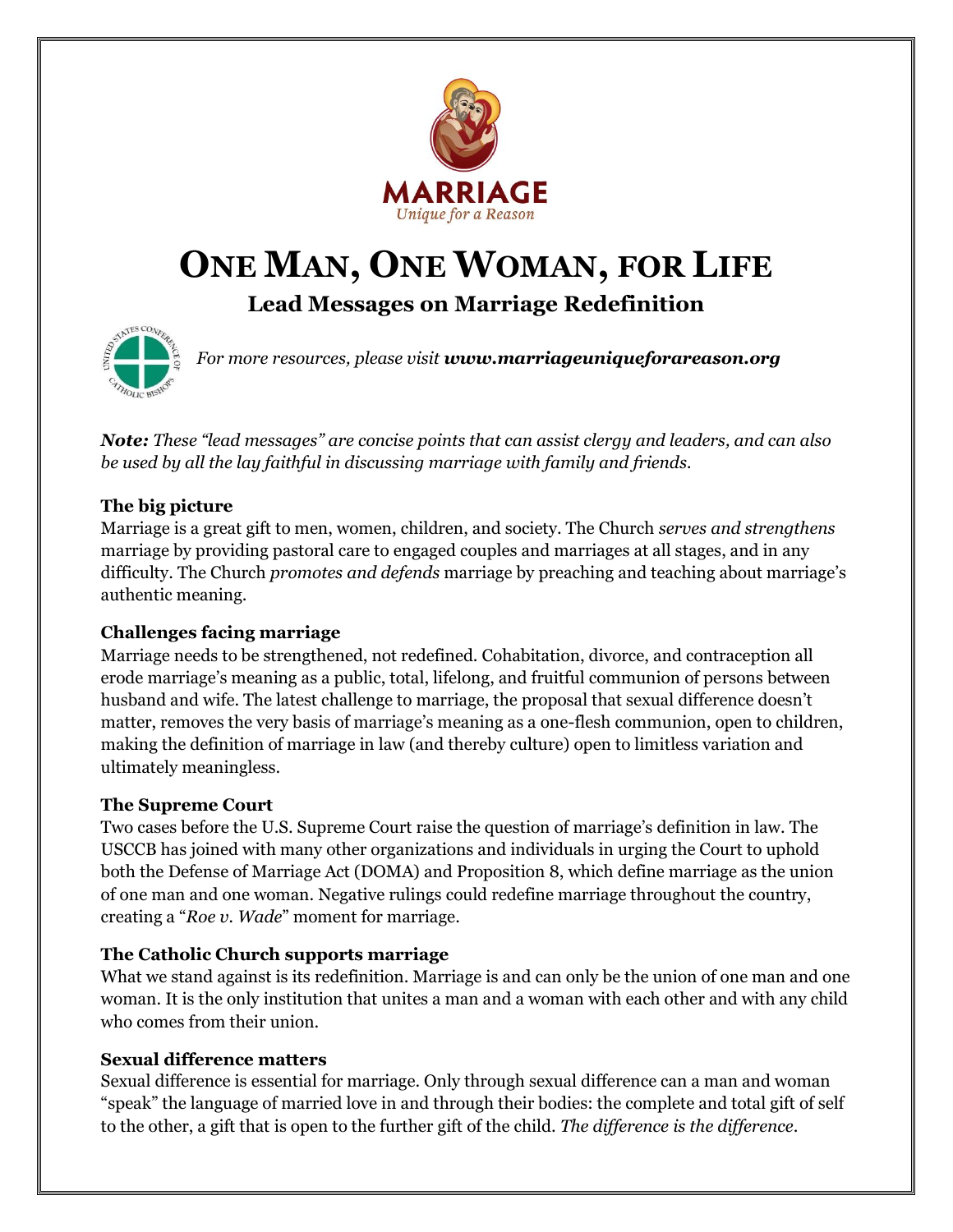#### **ONE MAN, ONE WOMAN, FOR LIFE – P. 2**

#### **Marriage is natural**

Marriage is a natural institution. It predates both religion and government and is grounded in the nature of the human person. Despite cultural variations, every human society in the entire history of the human race has understood that marriage is a sexual union of man and woman with the purpose of procreating and educating the next generation, and so marriage has with reason been given a unique status in the law. While Jesus elevates Christian marriage to a sacrament, the complementarity of the sexes and the natural meaning of marriage can be known through reason without appealing to scripture.

## **Equality and Rights**

Affirming the true definition of marriage denies no one their basic rights. On the contrary, protecting marriage affirms the basic rights and equal dignity of women and men and safeguards the basic rights and equal protection of children.

## **Children**

Every child is a *gift*. Every child *has* a mother and a father. And every child has a *basic right* to a mother and a father united in marriage. While circumstances may prevent a child being raised by his or her own mother and father, marriage is the way society provides for children's needs in ordinary circumstances.

## **Mothers and fathers matter**

Only a man can be a father; only a woman can be a mother. Both men and women – fathers and mothers – bring irreplaceable gifts to the shared task of child-rearing. A child should not be deliberately deprived of a married mom and dad. Parenting is gender-specific, not gender-neutral.

### **Single Parents**

Those who, often through no fault of their own, become single parents strive heroically and make great sacrifices to raise and provide for their children need and deserve our respect and support. The key point is not to *deliberately or intentionally* deprive children of their mother and father, which would be the necessary consequence of enshrining in the law the claim that a man and a woman are not necessary to make a marriage.

### **Family**

Marriage is about building families, not just about adult relationships. A husband and wife united in marriage are the foundation of a family. And since the union of a man and a woman naturally is ordered to children, marriage is the place where children are welcomed and the family grows.

# **Adoptive Families**

Even when children do not or cannot come forth from a marriage (e.g., due to infertility, the loss of a child in the womb, elderly years), a married man and woman form a total communion of persons, and can give to a child what no other relationship can: a father and a mother united to each other in an exclusively faithful commitment for life. No other relationship is comparable to the union of husband and wife.

# **Dignity of the Human Person**

All persons have inviolable dignity and deserve love and respect. There are many ways to protect the basic human rights of all, but redefining marriage serves no one's rights, least of all those of children.